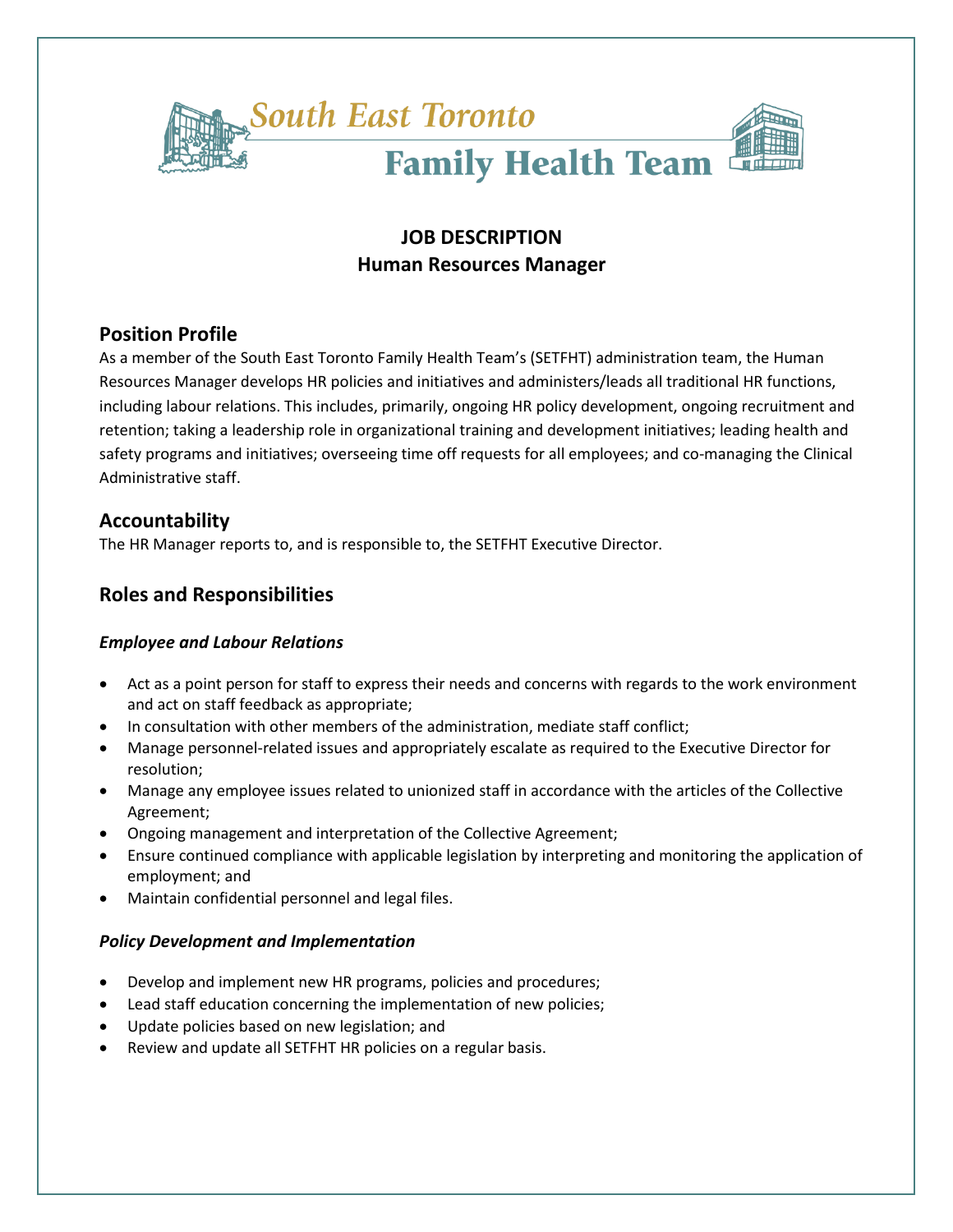### *Payroll and Benefits Administration*

- Provide employees with benefits (health, dental, life insurance, and pension plan) information and Employee Assistance Plan (EAP) information, and respond to inquiries;
- Analyze, audit and complete administrative tasks related to the corporate benefit package & pension plan;
- Manage the sick leave and Long-Term Disability process; and
- Maintain and update employee files.

### *Recruitment, Retention and Employee Orientation*

- Manage the recruitment process including obtaining hiring approvals, job postings, applicant screening, maintenance of applicant records, coordination of offering process and new hire set up;
- Lead the delivery of New Hire Orientation and various training programs to all employees as required;
- Update job descriptions as required;
- Play a leadership role in organizational training and development initiatives;
- Coordinate all-staff meetings;
- Plan and organize staff recognition events; and
- Liaise with employees to understand their education and development needs.

### *Health and Safety*

- Oversee Workplace Health and Safety activities/initiatives;
- Co-chair the Joint Health and Safety Committee;
- Ensure that all employees are properly trained in health and safety programs, policies and procedures;
- Ensure staff are mask fitted, and those who need it, get First Aid/CPR training; and
- Assist with implementing modified work for injured/sick workers.

### *Other*

- Oversight of sick calls for clerical and IHP staff;
- Approve time off requests (except for training) for clerical and IHP staff;
- Produce monthly schedule for Clinical Administrative staff; and
- Ongoing communications to staff on new initiatives, policies and programs, through email, presentations and in the weekly memo.

# **Qualifications and Necessary Skills**

- CHRP/CHRL or equivalent designation preferred;
- Minimum two-year undergraduate degree;
- Ability to operate with the highest level of confidentiality and discretion;
- Strong conflict resolution skills;
- Effective time management skills to handle multiple tasks in a high volume environment;
- Proven success in staff development, employee counseling and coaching;
- Ability to manage and influence change;
- Strong interpersonal skills;
- Group facilitation skills;
- Negotiation skills;
- Experience in health care is an asset.